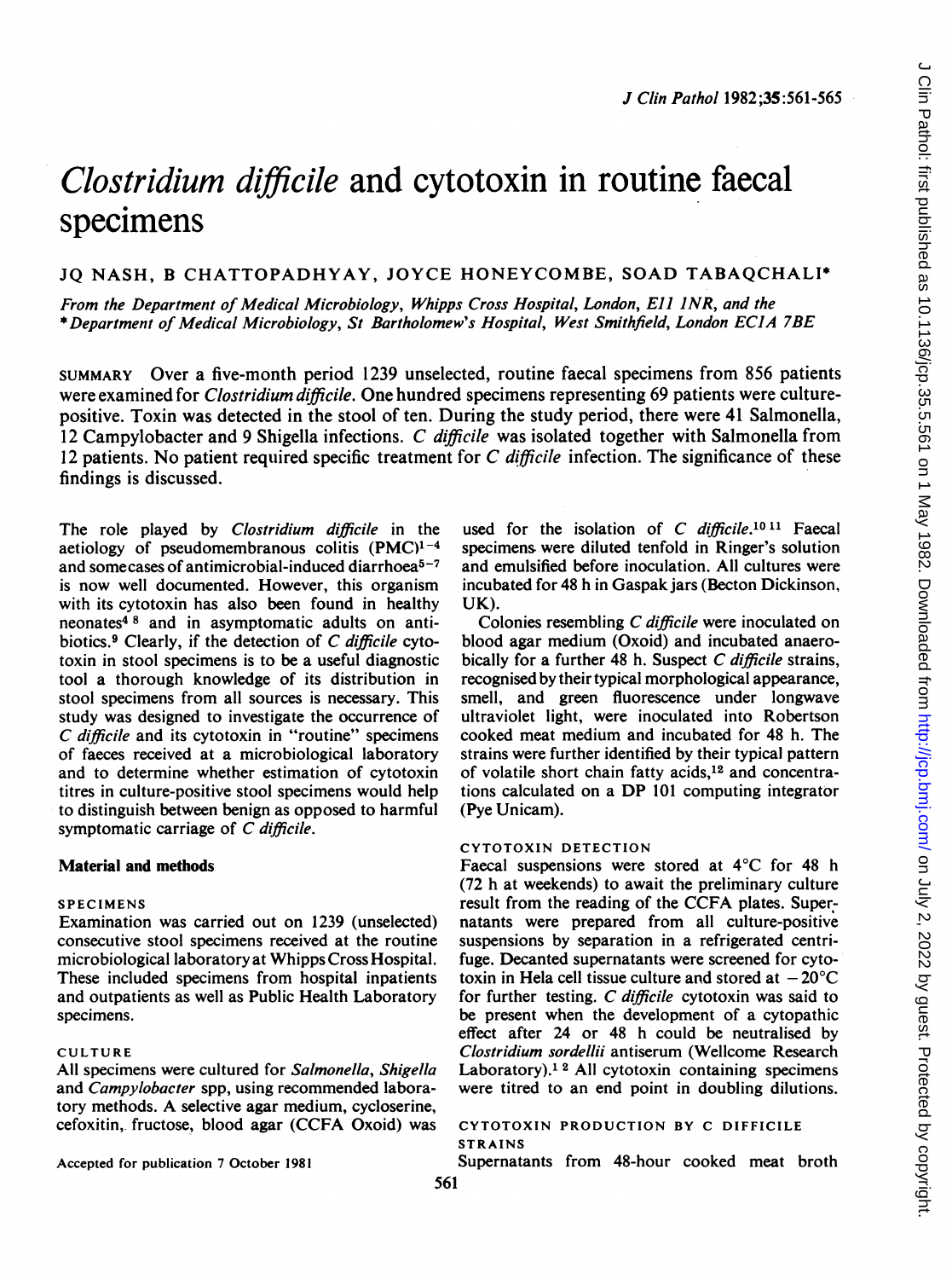cultures of C difficile strains were tested at an initial dilution of 1/8 for cytotoxin in a similar manner to the faecal specimens.

## Results

A flow chart (Fig. 1) summarises the findings, <sup>1239</sup> specimens from 856 patients were examined. C difficile was isolated from <sup>69</sup> patients. More than one culture-positive specimen was received from 13 patients, the range was 2-6 specimens over a period of two weeks to three months. The total number of C difficile isolates was 100. Each of these 13 patients consistently carried either a cytotoxin-producing or a non-toxin producing strain.

The age distribution of culture-positive patients is



Fig. 1  $\land$  flow chart summarising the C difficile isolation rates and results of cytotoxin detection tests. Specimens referred to are routine faecal samples.

shown in Figs <sup>1</sup> and 2. The overall isolation rate of C difficile was  $8\%$  (69/856);  $36\%$  in those less than two years old and  $4\%$  in those more than two years of age. Cytotoxin-producing strains were carried by 36 of the 69 positive patients  $(52.2\%)$ . The percentage of cytotoxin-producing strains was higher in those over two years of age  $(64\%)$  than in those under two years  $(47.6\%)$ .

Cytotoxin was detected in the stool of 10 patients (Table 1), all were carriers of toxin-producing strains. Six were infants, four were adults on antibiotics, one of whom had sigmoidoscopic evidence of colitis. In the infant group, one acquired the organism and gradually developed a rising cytotoxin titre during the study period (patient 5-Table 1). Another had a diminishing cytotoxin titre after a Salmonella sp infection. Among the adult patients, one changed from cytotoxin-negative stool to a cytotoxin titre of 1/160 over a period of five days. Another had a falling cytotoxin titre (patient 10), after withdrawal of antibiotics and resolution of symptoms.

Table 2 illustrates the findings in eight adult patients complaining of diarrhoea. C difficile was isolated from all patients, six of the eight strains were cytotoxin producers in vitro, but none of the patients had detectable cytotoxin in their stools. Five were on antibiotics, one had ulcerative colitis, and one had returned from abroad but no pathogens were isolated.

Details of the 41 Salmonella infections appear in Table 3. Clostridium difficile was isolated from 9/9 of those below two years of age and 3/20 from those older than 2 yr. There were 12 Campylobacter and nine Shigella infections. One of each (aged 58 and 7 yr respectively) were culture-positive for C difficile. The overall incidence of infections with other enteric pathogens in association with C difficile was  $20\%$ .



Fig. 2 Histogram showing the detailed distribution of C difficile isolates in the different age groups.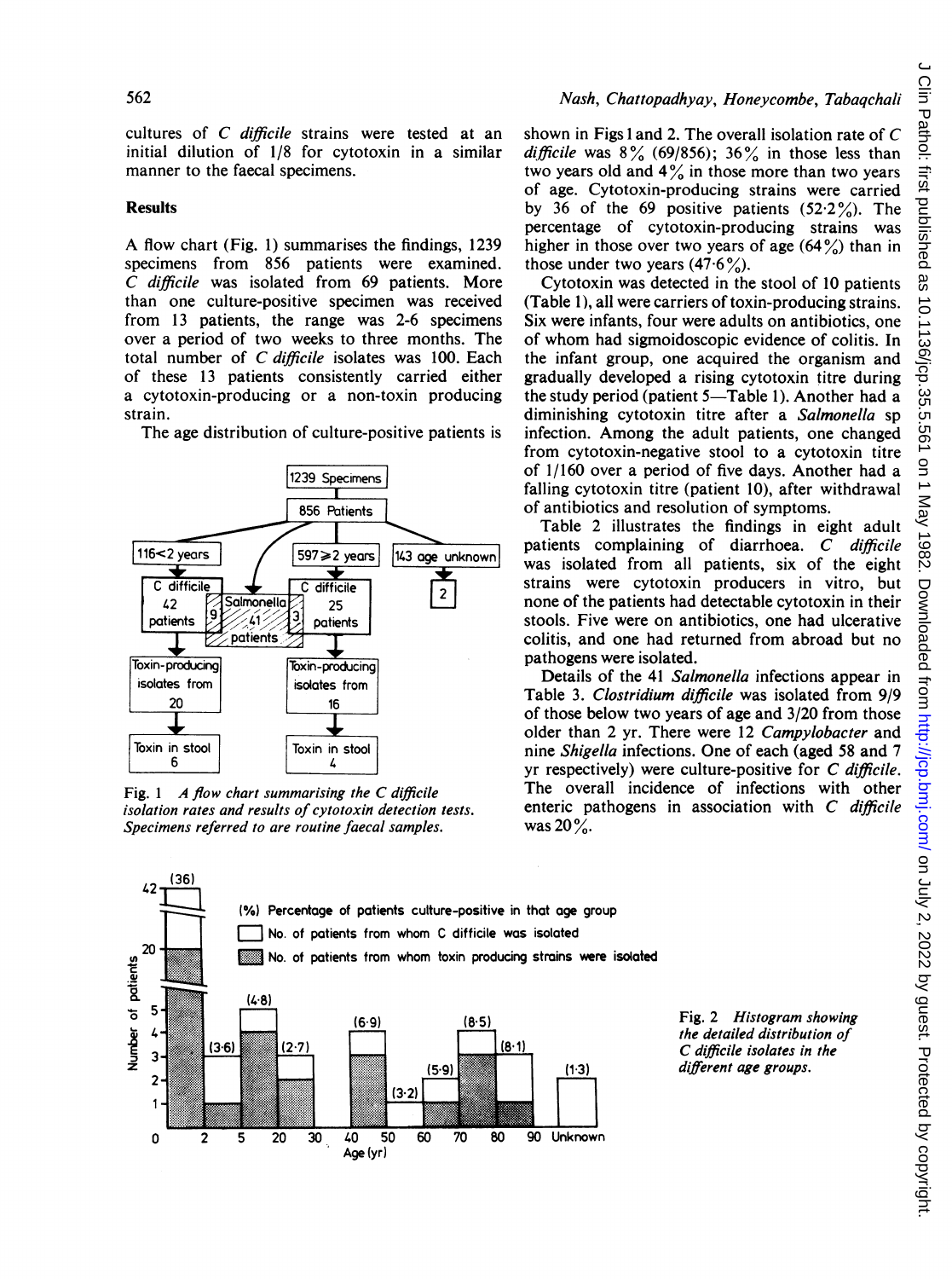| Patient No | Sex          | Age              | $C$ difficile*<br>isolated | Cvtotoxin<br>titre (in faeces) | Day (after<br><i>lst specimen</i> ) | Antimicrobial therapy         | Clinical information                                                                                                    |
|------------|--------------|------------------|----------------------------|--------------------------------|-------------------------------------|-------------------------------|-------------------------------------------------------------------------------------------------------------------------|
| 1          | M            | 7 wk             | $+$                        | 1/160                          |                                     | Nil                           | Febrile convulsion, no<br>diarrhoea                                                                                     |
| 2          | F            | 5 months         | $+$                        | 1/160                          |                                     | Nil                           | "Food Poisoning"                                                                                                        |
| 3          | M            | 4 months         | $+$                        | 1/6400                         |                                     | Nil                           | Shigella contact. No<br>symptoms                                                                                        |
| 4          | M            | 5 months         | $+$                        | 1/1280                         |                                     | Nil                           | Vomiting, weight loss,<br>failure to thrive                                                                             |
|            |              |                  | $+$                        | 1/2560                         | 60                                  |                               |                                                                                                                         |
| 5          | F            | 3 months         | $\overline{\phantom{0}}$   | Not tested                     |                                     | Nil                           | Premature baby. E coli 055<br>carrier, no symptoms                                                                      |
|            |              |                  | $\mathrm{+}$               | 1/40                           | 10                                  |                               |                                                                                                                         |
|            |              |                  | $+$                        | 320                            | 59                                  |                               |                                                                                                                         |
| 6          | $\mathbf{F}$ | 5 months         | $+$                        | 1/640                          |                                     | Nil                           | Salmonella typhimurium<br>infection                                                                                     |
|            |              |                  | $\pm$                      | 1/320                          | 30                                  |                               |                                                                                                                         |
|            |              |                  | $+$                        | 1/40                           | 100                                 |                               |                                                                                                                         |
| 7          | M            | 45 <sub>yr</sub> | $+$                        | 1/800                          |                                     | Metronidazole                 | No symptoms, post treatment<br>of amoebic colitis                                                                       |
| 8          | F            | 40 <sub>yr</sub> | $+$                        | Not detected                   |                                     | Flucloxacillin $+$ gentamicin | Diarrhoea, staphylococcal<br>septicaemia                                                                                |
|            |              |                  | $^{+}$                     | 1/160                          | 5                                   |                               |                                                                                                                         |
| 9          | F            | 82 yr            | $+$                        | 1/2560                         |                                     | Cephazolin<br>Cephalexin      | Cholecystitis, antibiotic-<br>associated colitis. Multiple<br>ulcers in rectum. Spontaneous<br>recovery off antibiotics |
| 10         | $\mathbf{F}$ | 76 yr            | $+$<br>$+$                 | 1/2560<br>1/80                 | 30                                  | Cephazolin + metronidazole    | Post gastroenterostomy,<br>diarrhoea, spontaneous<br>recovery off antibiotics                                           |

Table  $1$  Details of patients with C difficile toxin in their faeces

\*All strains were cytotoxin producers in vitro.  $+$  = present. - = absent.

Table 2 Findings in eight patients presenting with diarrhoea but no C difficile cytotoxin in their faeces

| Patient No | Age(yr) | C difficile<br>isolation | Toxin<br>production by<br>strain | Cytotoxin in<br>faeces | Antibiotic therapy        | Clinical details                      |
|------------|---------|--------------------------|----------------------------------|------------------------|---------------------------|---------------------------------------|
| -11        | 40      |                          |                                  |                        | Salazopyrine              | Ulcerative colitis                    |
| 12         | 76      |                          |                                  |                        | Amoxycillin               | Chest infection                       |
| 13         | 65      |                          |                                  |                        | Ampicillin                | Gastrectomy                           |
| 14         | 86      |                          |                                  |                        | Nil                       | Carcinoma of colon                    |
| 15         | 75      |                          |                                  |                        | Penicillin G              | Amputation                            |
| 16         | 80      | -                        | ┿                                |                        | Ampicillin $+$ tobramycin | Oesophageal perforation,<br>carcinoma |
| 17         | 24      | ÷                        |                                  |                        | Amoxycillin               | Chest infection                       |
| 18         | 40      | ÷                        |                                  |                        | Nil                       | Holiday abroad                        |

 $=$  present.  $=$  absent.

Table 3 Clostridium difficile and cytotoxin in patients with Salmonella infections

| Age(yr)  | No of patients | C difficile isolated | In vitro toxin production | Cytotoxin in stool |
|----------|----------------|----------------------|---------------------------|--------------------|
| $\leq$ 2 |                |                      |                           |                    |
| >2       | 20             |                      |                           |                    |
| Unknown  | . .            |                      |                           |                    |
| All      | 4              |                      |                           |                    |

## **Discussion**

The C difficile isolation rate of  $8\%$  found by this study indicates that the organism is a relatively common bowel inhabitant occurring with greater frequency than Salmonella  $(4.7\%)$  in the routine faecal specimens received at this laboratory. However, its role as a pathogen is less easily defined. In infants less than two years of age, the carriage rate of  $36\%$  was striking and is consistent with previous reports of isolation from healthy neonates.4 <sup>8</sup> No patients in this group had symptoms thought to be attributable to  $C$  difficile infection, nor was there an association with antimicrobial therapy. In direct contrast,  $C$  difficile carriage in the older age group frequently followed antimicrobial therapy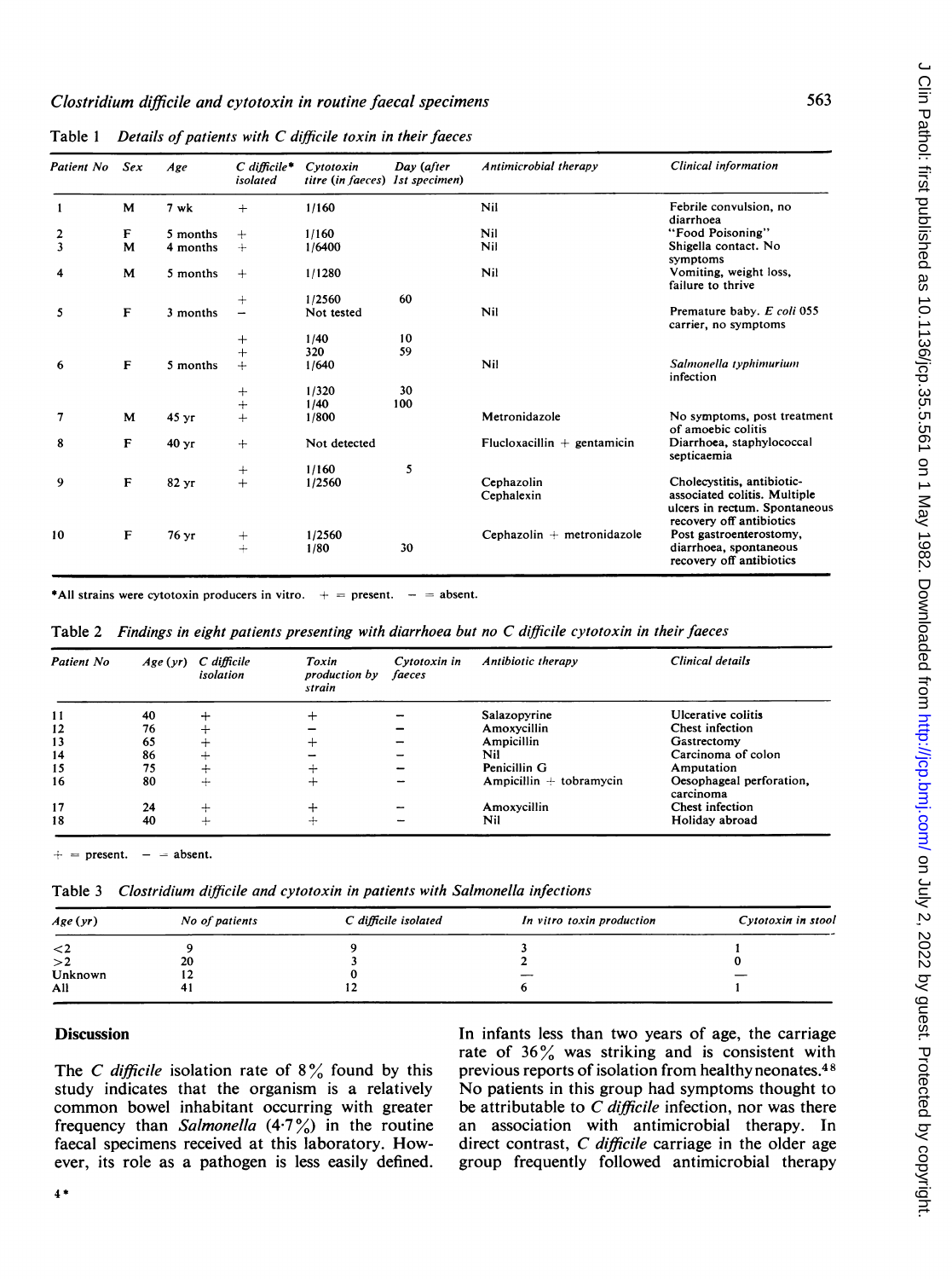and was accompanied by symptoms of bowel disturbance in some patients. The agents involved were the penicillins, cephalosporins, aminoglycosides and metronidazole. One patient with ulcerative colitis was also receiving salazopyrine, similar cases have been reported previously<sup>13 14</sup> in whom  $C$ difficile and its cytotoxin have been implicated with relapses of chronic inflammatory bowel disease. Two further patients who were culture-positive for C difficile but had not received antimicrobials were suffering from diarrhoea associated with carcinoma of the colon and recent travel abroad. The patient with carcinoma of the colon had not received any chemotherapy. Cancer chemotherapy was associated with relapsing pseudomembranous colitis and C difficile isolation in one patient with embryonal carcinoma of the testicle.15 Recent travel abroad has been linked with increased carriage of C difficile,  $16$ our patient complained of diarrhoea after a holiday abroad and examination of the stools for other pathogens was negative.

An association with infection by other enteric pathogens is suggested by the finding that  $20\%$  of C difficile carriers were infected with either Salmonella, Shigella or Campylobacter species. This association however, is not as marked as the  $36\%$  incidence reported by Falsen.16

Cytotoxin production tests carried out on cell-free supernatants of Robertson cooked meat broths were positive for strains from  $52\%$  (36/69) of the C difficile carrier, a lower incidence than previously reported.17 This may be due to the shorter incubation period (48 h) and a higher initial dilution (1/8) used in this study compared with the five-day incubation and  $1/2$  dilution tested by Viscidi et al.<sup>17</sup> Indeed, cytotoxin from some of their strains was only detectable at the initial 1/2 dilution. In view of the important role ascribed to  $C$  difficile toxin in the aetiology of colitis associated with this organism,  $2-4$ those patients with toxin in their stool are of particular interest. Ten of the 36 carriers of cytotoxinproducing strains had detectable toxin in their stool (Table 1), the titres ranging from 1/40 to 1/6400. However, the presence of cytotoxin did not correlate closely with symptoms of diarrhoea or colitis. Six of the toxin-positive patients were infants (Table 1), five of whom were asymptomatic. The sixth was suffering from Salmonella gastroenteritis. Two of the asymptomatic infants had titres of toxin which were relatively high (1/2560 and 1/6400) and comparable to those reported in cases of pseudomembranous colitis.<sup>1 3 11 18 19</sup> Examination of serial specimens from three of the infants (patients 4, 5, and 6) revealed that cytotoxin was still detectable 60, 49, and 100 days respectively, after their first toxin-positive stool specimen.

# Nash, Chattopadhyay, Honeycombe, Tabaqchali

In the adult group, all four toxin-positive patients (Table 1) were receiving antibiotic therapy. Three  $\frac{5}{11}$ had diarrhoea including one with sigmoidoscopically confirmed colitis and a cytotoxin titre of  $1/2560$ .<br>The fourth with a cytotoxin titre of  $1/800$  and no express symptoms had completed a course of metronidazole  $\frac{5}{60}$ The fourth with a cytotoxin titre of 1/800 and no symptoms had completed a course of metronidazole therapy for amoebic colitis. One of the adults (patient  $\frac{5}{6}$ <br>8. Table 1) developed a positive cytotoxin titre in her  $\frac{5}{6}$ 8, Table 1) developed a positive cytotoxin titre in her stool over the five-day period after her initial  $\frac{\omega}{\omega}$ culture-positive and toxin-negative specimen thus  $\overrightarrow{c}$ demonstrating the potential of screening by culture for anticipating toxin-related problems. A similar  $\vec{\omega}$  observation in one patient was noted recently  $\vec{z}$ observation in one patient was noted recently.7 A further eight adult patients with diarrhoea (Table  $\overline{\theta}$ 2) from whom  $C$  difficile was isolated had no cytotoxin present in their stool. on July 2, 2022 by guest. Protected by copyright. <http://jcp.bmj.com/> J Clin Pathol: first published as 10.1136/jcp.35.5.561 on 1 May 1982. Downloaded from

It has been suggested that there is a correlation  $\mathfrak{S}$ between pseudomembrane formation in the colon and cytotoxin titres greater than or equal to 1/6400.<sup>20</sup> S Only one patient in our study, an infant with no symptoms, had a titre of this magnitude.

The absence of any bowel disturbance in five of the patients with C difficile cytotoxin in their stool casts  $\mathcal{Q}$ doubt upon its importance as an aetiological agent  $\frac{1}{2}$ in the pathogenesis of diarrhoea and colitis. However,  $\Box$ the recent discovery of a second C difficile toxin, an endotoxin with biological and immunological characteristics distinct from that of the cytotoxin21 may provide an explanation for the apparent  $\overline{\phi}$ discrepancy.

In conclusion, this study has demonstrated the feasibility of screening routine faecal specimens for C difficile and its cytotoxin. Despite the uncertain $\frac{1}{\sqrt{2}}$ role of this toxin, its detection in tissue culture remains a convenient and rapid diagnostic procedure.  $\frac{8}{9}$ Clearly, other factors, such as changes in the normal  $\frac{1}{2}$ bowel flora and bacterial interactions,<sup>22</sup> may also have <sup>a</sup> part to play in the pathogenesis of the C difficile syndrome.

#### References

- <sup>1</sup> Larson HE, Price AB. Pseudomembranous coliti presence of a clostridial toxin. Lancet 1977;ii:1312-4.
- <sup>2</sup> Bartlett JG, Chang TW, Gurwith M, Gorbach SL, Onderdonk AB. Antibiotic associated pseudoment- $\frac{1}{N}$ Onderdonk AB. Antibiotic associated pseudomembranous colitis, due to toxin producing clostridia.  $N_{\bigcup}^{N}$ <br>Engl J Med 1978;298:531-4. EngilJ Med 1978;298:531-4.
- 3George RH, Symonds JM, Dimock F. Identification of C difficile as a cause of pseudomembranous colitis.  $B$ Med J 1978:i:695.
- <sup>4</sup> Larson HE, Price AB, Honour P, Borriello SP. Clostridium difficile and the aetiology of pseudomembranous colitis. Lancet 1978 ;i:1063.
- $5$  George WL, Sutter VL, Goldstein EJC, Ludwick LS,  $\overline{5}$ Finegold S. Aetiology of antimicrobial agent associated colitis. Lancet 1978 ;i :802.
- <sup>6</sup> Bartlett JG. Antibiotic associated pseudomembranou colitis. Rev Infect Dis 1979;1:530.
- <sup>7</sup> Borriello SP, Larson HE. Antibiotic and pseudo-